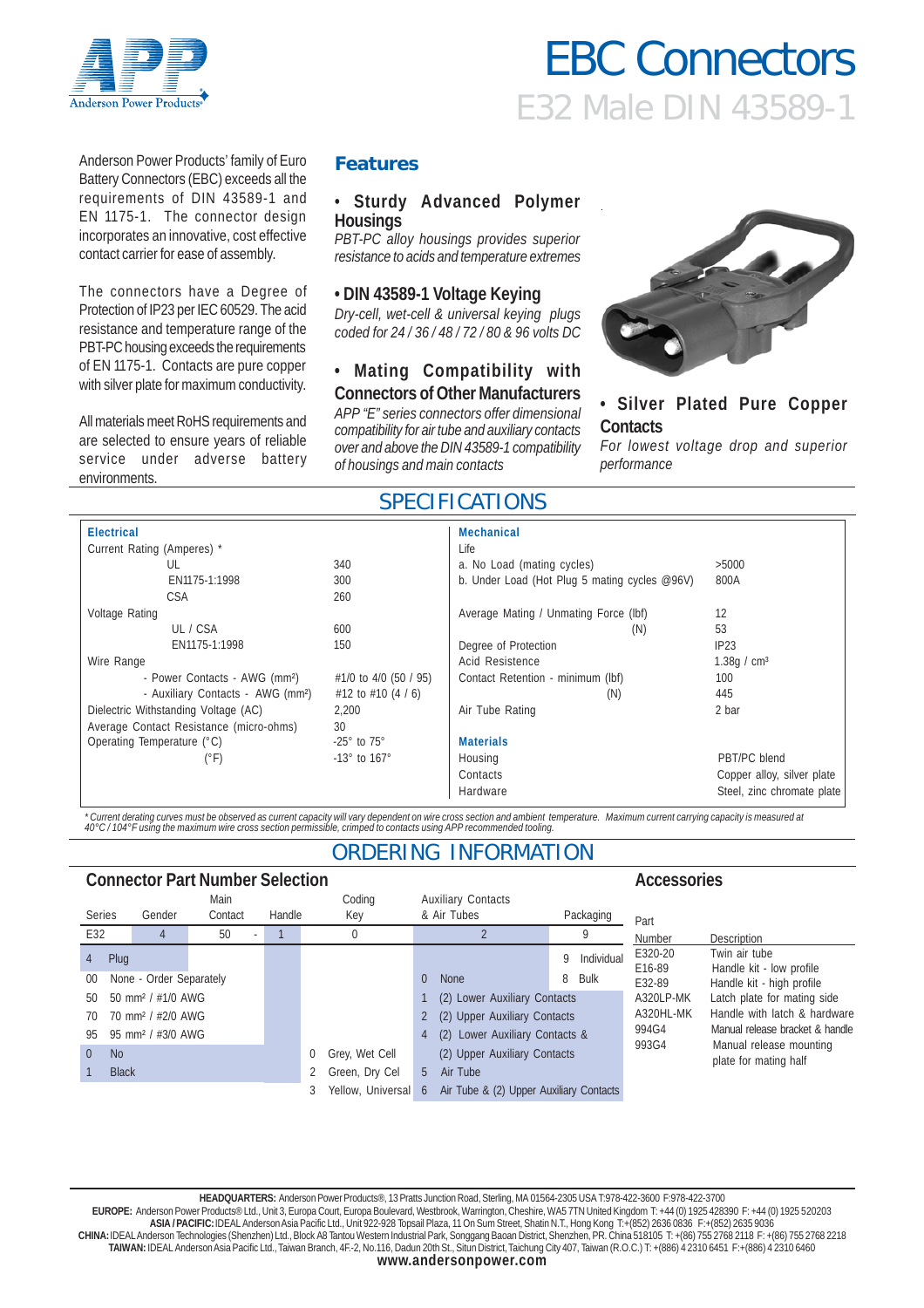

# ORDERING INFORMATION TEMPERATURE CHARTS

#### **Tooling**

Part

Number Description 1387G3 Hydraulic tool for power contacts E160-36 Extraction tool

*Note: For tooling die information, see tooling chart on website.*

# DIMENSIONS

# **Pin Contact**

| Part     | - Wire -        |      | - ØA - |      | $-$ ØB - | $-C -$ |          |      |
|----------|-----------------|------|--------|------|----------|--------|----------|------|
| Number   | mm <sup>2</sup> | AWG  | mm     | in.  | mm       | in.    | mm       | in.  |
| 320-1050 | 50              | #1/0 | 14.5   | 0.57 | 11.0     | 0.43   | 65.5     | 2.58 |
| 320-1070 | 70              | #2/0 | 17.0   | 0.67 | 13.0     | 0.51   | 65.5     | 2.58 |
| 320-1095 | 95              | #3/0 | 19.8   | 0.78 | 15.0     | 0.59   | 70.5     | 2.78 |
|          | С               |      |        | n    | 777      |        | ØΑ<br>ØΒ |      |

# **Upper Auxiliary Contact**

E320-34 upper auxiliary contact for 4 mm² (#12 AWG)



# **Lower Auxiliary Contact**

160-12 lower auxiliary contact for 6 mm² (#10 AWG)



# Handle / Lever Assembly / Latch Housing Front View



File No. E26226

**US** 



All Data Subject To Change Without Notice

# **Housing Top View**



*14846 DS-E32EBCM REV08*

**HEADQUARTERS:** Anderson Power Products®, 13 Pratts Junction Road, Sterling, MA 01564-2305 USA T:978-422-3600 F:978-422-3700 **EUROPE:** Anderson Power Products® Ltd., Unit 3, Europa Court, Europa Boulevard, Westbrook, Warrington, Cheshire, WA5 7TN United Kingdom T: +44 (0) 1925 428390 F: +44 (0) 1925 520203 **ASIA / PACIFIC:** IDEAL Anderson Asia Pacific Ltd., Unit 922-928 Topsail Plaza, 11 On Sum Street, Shatin N.T., Hong Kong T:+(852) 2636 0836 F:+(852) 2635 9036 **CHINA:** IDEAL Anderson Technologies (Shenzhen) Ltd., Block A8 Tantou Western Industrial Park, Songgang Baoan District, Shenzhen, PR. China 518105 T: +(86) 755 2768 2118 F: +(86) 755 2768 2218 **TAIWAN:** IDEAL Anderson Asia Pacific Ltd., Taiwan Branch, 4F.-2, No.116, Dadun 20th St., Situn District, Taichung City 407, Taiwan (R.O.C.) T: +(886) 4 2310 6451 F:+(886) 4 2310 6460 **www.andersonpower.com**







# **Housing Side View**